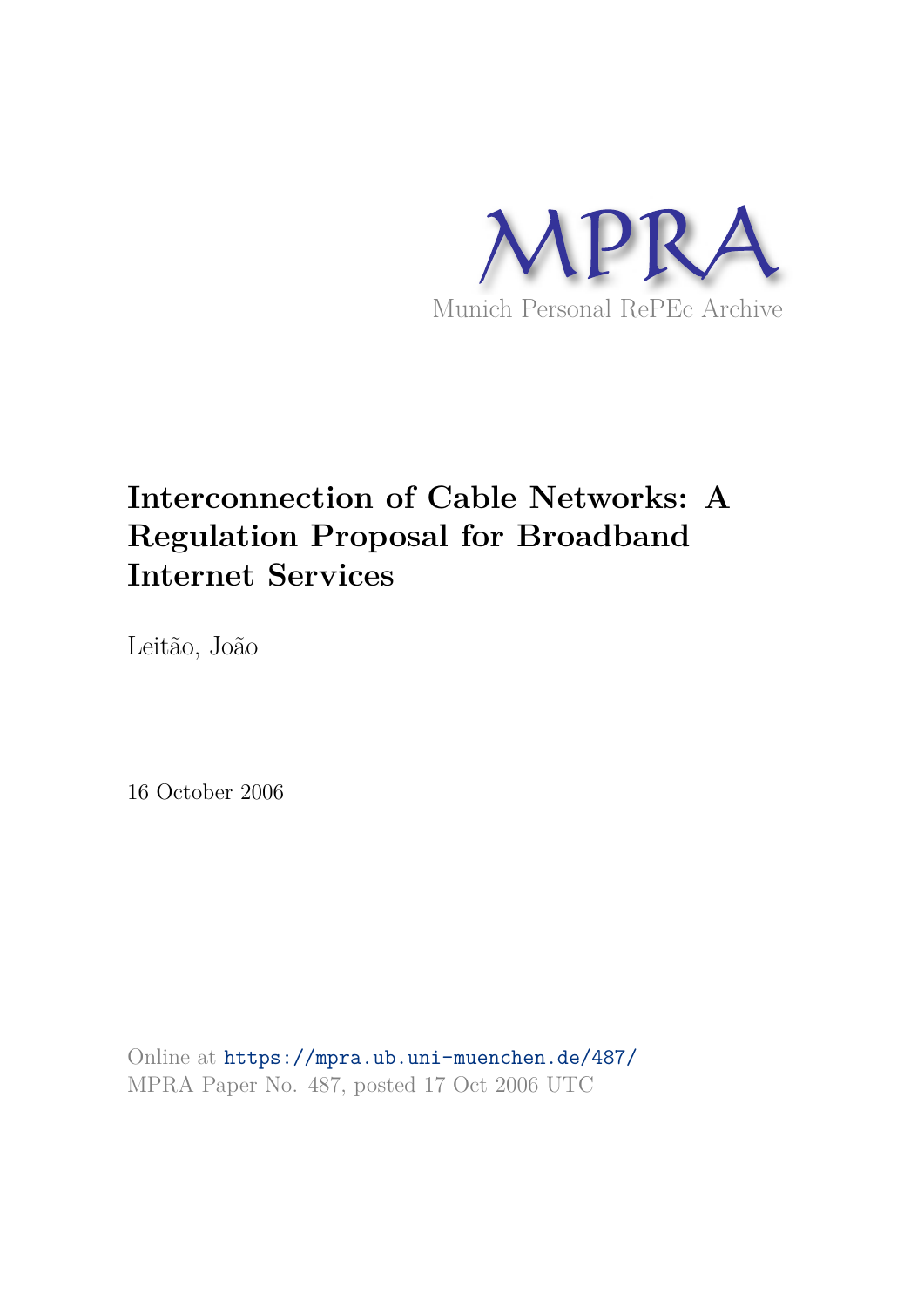## **Interconnection of Cable Networks: A Regulation Proposal for Broadband Internet Services**

João Leitão

University of Beira Interior Department of Management and Economics Estrada do Sineiro – 6200 209 Covilhã, Portugal Phone: + 351 275 319 653; Fax: + 351 275 319 601; E-mail: jleitao@ubi.pt

*Abstract*: In this article a brief revision of the European and Portuguese Regulatory frameworks is made, especially in terms of the interconnection of broadband internet services that are offered by cable operators. A formalization with two cable networks is presented, in order to obtain a benchmark for symmetric networks, and two scenarios: collusion and regulated market; are developed. This justifies the implementation of regulatory policies, with the establishment of caps for the interconnection tariffs, in order to assure a larger penetration rate of the broadband internet services and a bigger total welfare.

Keywords: Regulation, Tariffs of Interconnection, Goodwill.

Résumé: Cet article présente une révision brève de l'Européen et Portugais cadres Régulateurs, surtout dans les termes du interconnections de services d'Internet haut débit qui sont offerts par les opérateurs de câble. Une formalisation avec deux réseaux de câble est présentée, afin d'obtenir un benchmark pour les réseaux symétriques, avec deux scénarios: la connivence et le marché réglé. Ceci justifie l'implémentation de politiques régulatrices, avec l'établissement de caps pour les tarifs de interconnections, afin d'assurer un plus grand taux de pénétration des services d'Internet haut débit et un plus grand bien-être total.

Mots clés: Régulation, Tarifs de Interconnections, Goodwill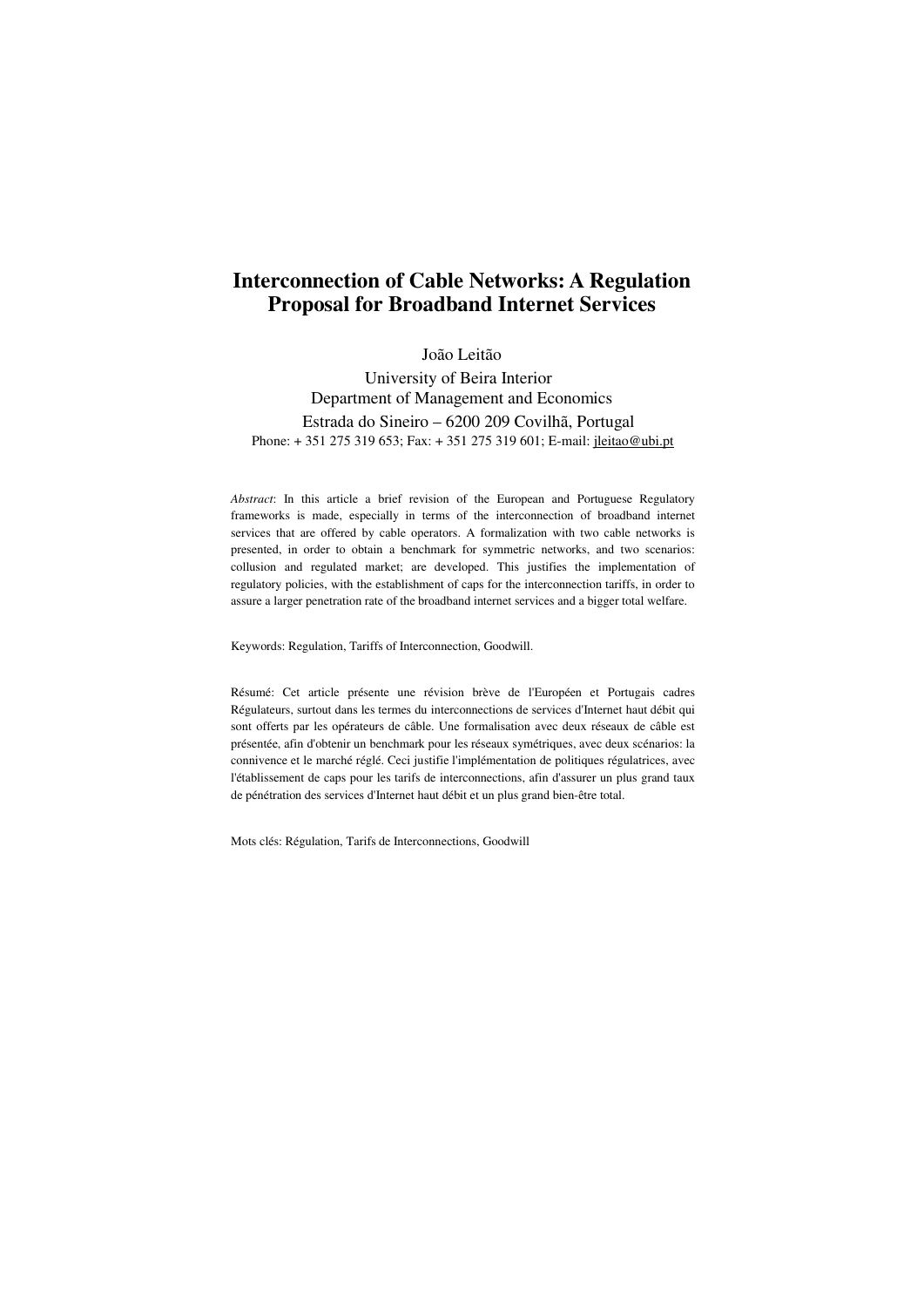## 1. INTRODUCTION

The reality of the cable television industry, in Portugal, serves as starting point for the presentation of a regulation proposal that states the development of interconnection schemes between two cable operators (incumbent, and entrant), especially in the access to the broadband internet services.

The main contribution of the present article is a formalization that considers a scenario of interconnection, which is applied to networks of cable operators, as well as, the presentation of a proposal with regulatory guidelines related to tariffs of interconnection and prices of the broadband internet services.

In this article, we aim to expand the literature about interconnection, through an application to the cable television industry (to the moment, not regulated, in a competitive way, in Portugal). Furthermore, we aim to reveal the effects of the inclusion of some asymmetry, in terms of the consumers' demand, the total welfare, and the drawing of regulatory policies.

In the second section, the European and Portuguese regulatory frameworks are reviewed. In the third section, a model is formalized with a benchmark scenario of symmetric networks, and the tariffs of bidirectional access are presented, as well as the analysis of the welfare. Afterwards, an asymmetry factor in the networks is incorporated, and two scenarios: Collusion and Regulated Market are considered. The implementation of regulatory procedures is suggested, in terms of the interconnection tariffs and the prices of the broadband internet services. Last, the conclusions are presented.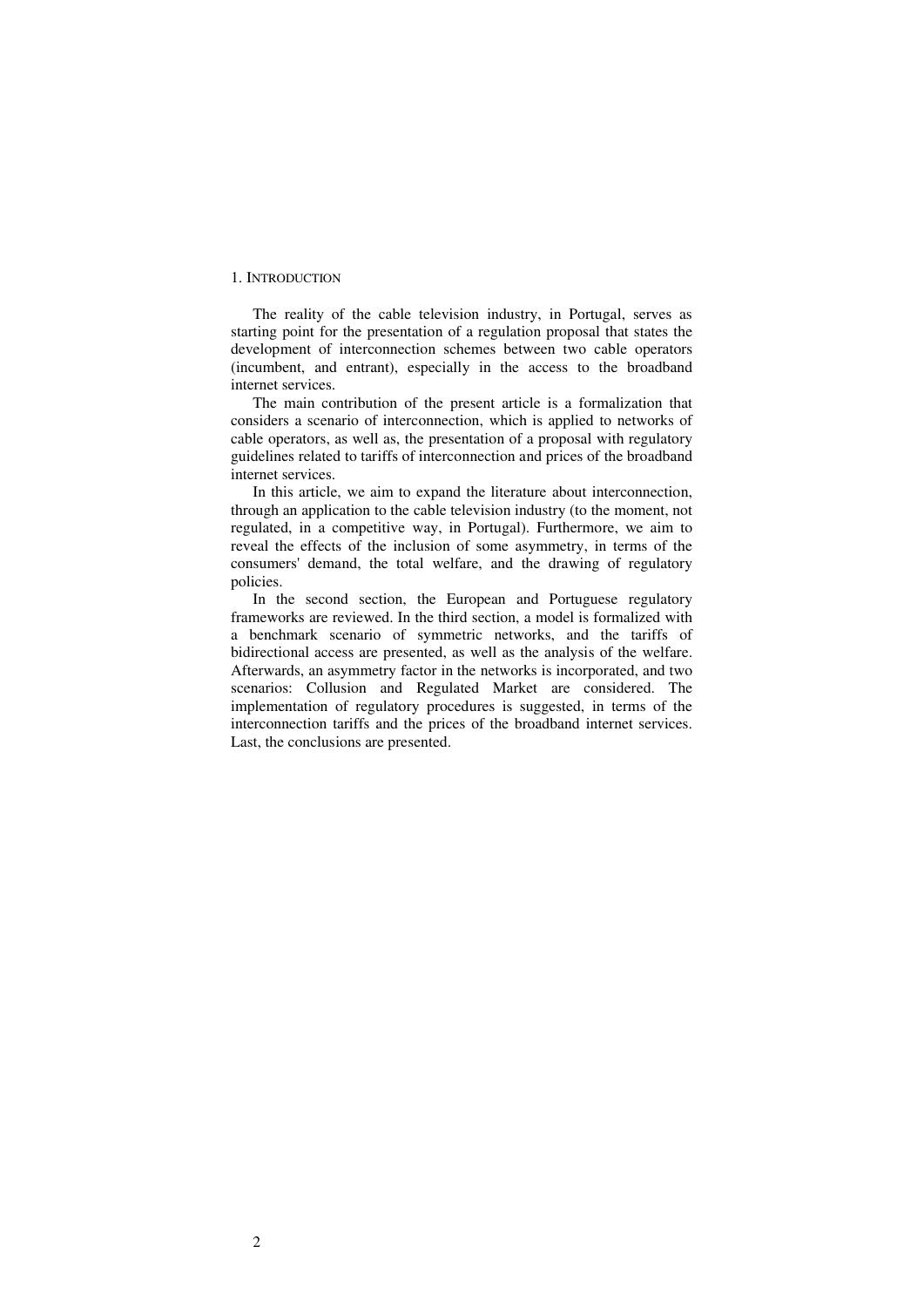## 2. REGULATORY FRAMEWORKS

In the ambit of the European Union, the telecommunication sector has been demonstrating an enormous dynamism with the national regulatory authorities betting in the progress of the liberalization process.

According to the Package 2002, the European instances implemented an outline of re-regulation of the telecommunications sector, based on a philosophy materialized in five fundamental directives.

## TABLE N.º 1

#### **Regulatory Framework of Telecommunications in Europe**

| <b>Board Directive</b><br>2002/21/CE | <b>Authorization</b> (authorization of networks and services of<br>electronic communications – Directive 2002/20/CE).                                         |
|--------------------------------------|---------------------------------------------------------------------------------------------------------------------------------------------------------------|
|                                      | Access (access and interconnection of networks of<br>electronic communications and related resources –<br>Directive 2002/19/CE).                              |
|                                      | Universal Service (universal service and rights of the<br>users, as regards to networks and services of electronic<br>communications – Directive 2002/22/CE). |
|                                      | Privacy and Electronic Communications (treatment of                                                                                                           |
|                                      | personal data, and protection of privacy in the sector of<br>electronic communications – Directive 2002/58/CE).                                               |

In the plan of the Portuguese regulatory framework, this follows a set of orientations, where the independence, face to the economic and politic power, the cooperation with other European instances involved in the convergence process, and the promotion of self-regulation instruments and of co-regulation, is in consonance with the aims of the involved agents, and the different regulation authorities (ICS and ANACOM, 2002).

In this field, it must be stressed the role assumed by the ICP – ANACOM, which was instituted as independent administrative authority, that has administrative and supervision functions of the telecommunications sector. Additionally, it has several competences of administrative nature, conjugated with other related competences, namely, the development of cooperative schemes with the Government, in the definition of strategic guidelines and of the general politics of the telecommunications sector, and the supervision of the ambit of the operators' activities, including the emission of specialist reports, and the elaboration of legislative projects, in the domain of the telecommunications.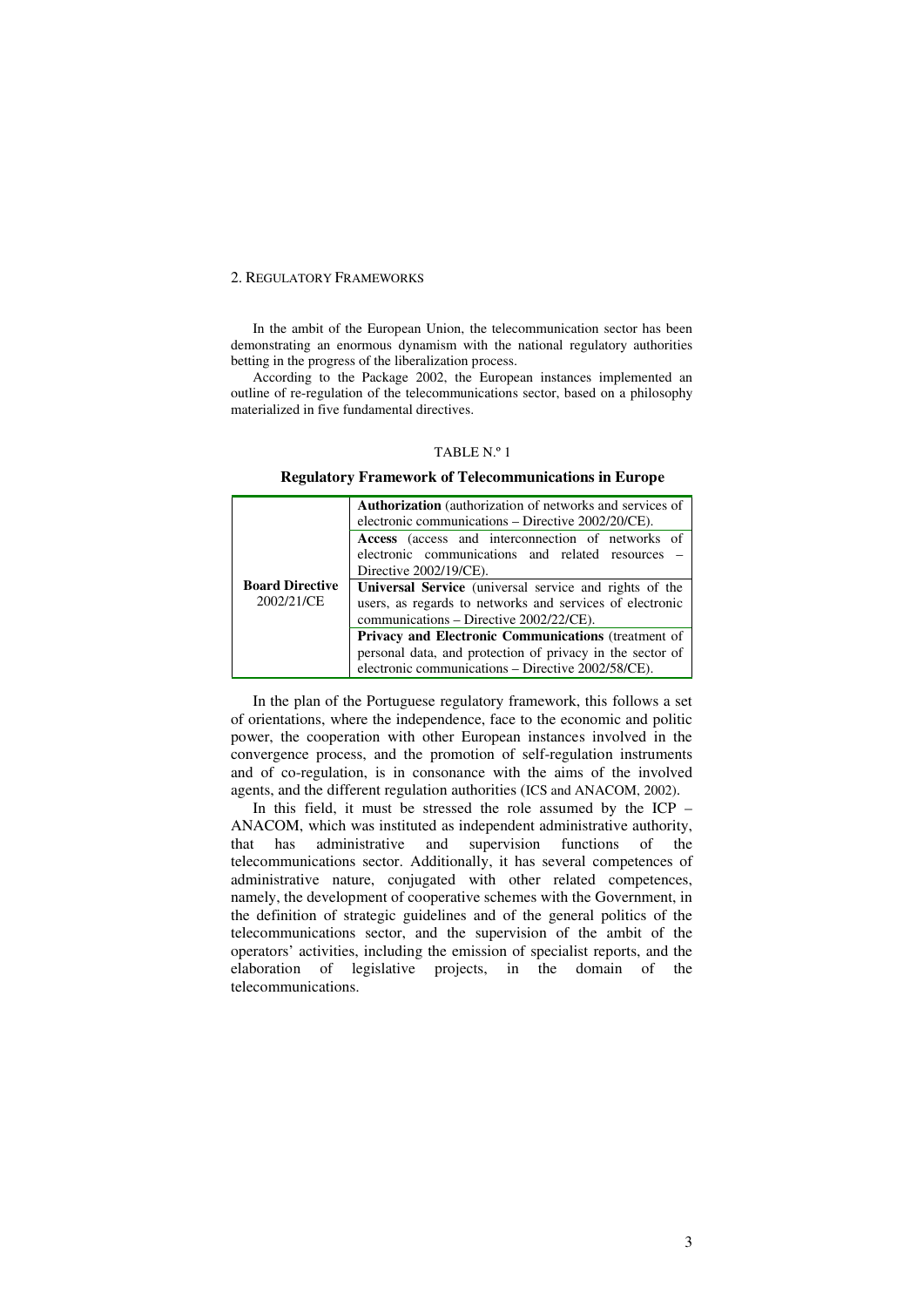In the domain of the interconnection of networks, the ICP - ANACOM still has important interference powers. For example, the imposition of interconnection agreements, and the introduction of changes in the interconnection agreements that are celebrated between the telecommunications operators.

## 3. REGULATION OF INTERCONNECTION: MODEL

In the literature, the problem of interconnection, given its economic importance, has assumed a special role in the prosecution of competitive practices and in the drawing of regulation policies that avoid possible collusion practices, in the fixation of interconnection tariffs between the operators (Laffont and Tirole, 1994, 1996, 2000; Carter and Wright, 1994; Armstrong, 1998, 2002; and Noam, 2001, 2002).

In the work of Carter and Wright (2003), the competition model was expanded, by considering a network, with reciprocal access tariffs and retail prices in schemes of two part tariffs, and also by including an asymmetry factor in the demand.

Taking into consideration the work of Shaked and Sutton (1982), where it is considered the practice of product differentiation, as a suitable mechanism for relaxing competition, through the price, the model now presented expands the work of Carter and Wright (2003), in a different direction. Firstly, the benchmark result for symmetric networks is obtained, by considering the inexistence of horizontal differentiation of the product. Afterwards, the analysis is expanded trough the incorporation of a distortion factor on the consumers' demand, which yields a certain asymmetry that is originated by the effects of the goodwill intensity (Dorfman and Steiner, 1954; Boyer, 1974; Osório and Leitão, 2001).

## **3.1. Symmetric Networks**

#### *3.1.1. Tariffs of Bidirectional Access*

Taking as reference the work of Shy (2001), in the formalization now presented, two operators initially regional monopolists that offer the broadband internet services, are considered (Leitão, 2004). It is considered that  $2\eta$  consumers subscribe the service offered by the operator *1*, and  $2\eta$  proceed to the subscription of the service offered by the operator *2*.

Each cable operator of cable operates the broadband internet service in a certain geographic area, and also in the area operated by the other operator, making use of the services that are offered by the concurrent Internet Backbone Provider (IBP).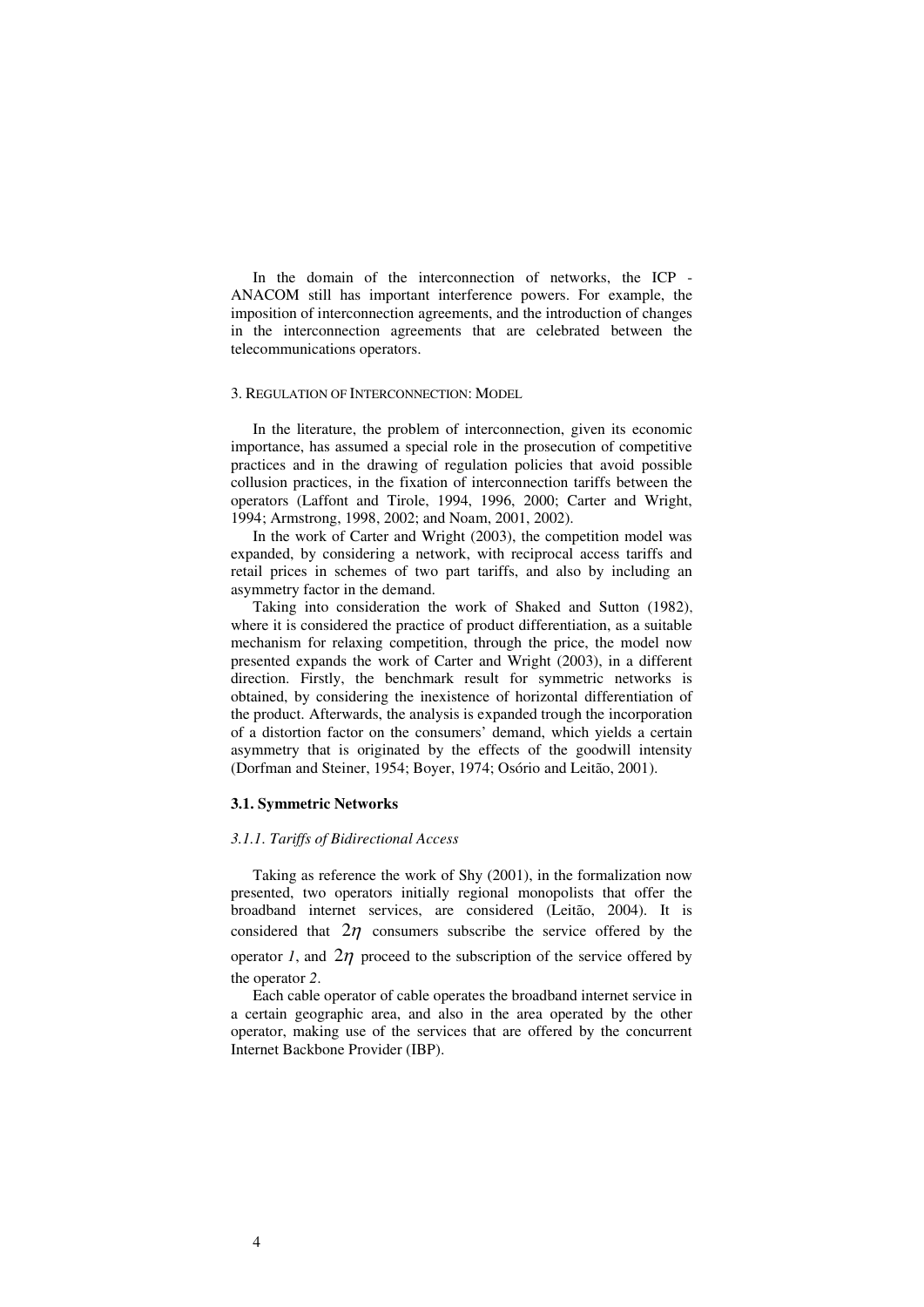It is presupposed although, in each geographical area,  $\eta$  potential customers of high income that are available to spend  $\beta_H$ , in order to access the broadband internet service, and  $\eta$  potential consumers of low income that are available to pay a maximum of  $\beta_L$ .

The utility of each type of operator is obtained through the subscription of the service offered by the regional monopolist *I*, and it may be expressed by the following:

$$
U_H = \max\{\beta_H - p_i, \quad 0\} \qquad \text{and} \qquad U_L = \max\{\beta_L - p_i, \quad 0\} \tag{1}
$$

where  $p_i$  is the price of the broadband internet service that is requested by a consumer starting from the geographical area *i*.

Following Shy (2001), in the sense of establishing the maximum level of prices that consumers of high income are capable to support, the following presupposition is considered:

**Presupposition 1:** The consumers of high income are available to pay more for the broadband internet service, than the consumers of low income, but not more than twice. This means that  $\beta_L < \beta_H < 2\beta_L$ .

In terms of tariffs of access,  $a_{\text{A}}$  corresponds to the tariff of access that is established by the operator *2*, for any connection to the broadband internet service on its IBP. We suppose this connection is requested by a subscriber located in the geographical area covered by the network of the operator *2*.

In an analogous way,  $a_{\text{at}}$  corresponds to the tariff of access that is established by the operator *1*, for a connection to the broadband internet

service. We also consider that this connection is requested by a subscriber, located in the area of the operator *1*.

The profit of each operator  $i$  (with  $i=1,2$ ), obtained by the consumers' of the broadband internet service is given by the following:

$$
\Pi_1 = q_1 \left( p_1 - a_{\frac{3}{12}} \right) + q_2 a_{\frac{3}{21}}, \qquad \Pi_2 = q_2 \left( p_2 - a_{\frac{3}{21}} \right) + q_1 a_{\frac{3}{12}} \tag{2}
$$

Where:  $q_1$  = Number of access connections to the internet requested by subscribers of the operator *1*, and  $q_2$  = Number of access connections to the internet requested by subscribers of the operator *2*.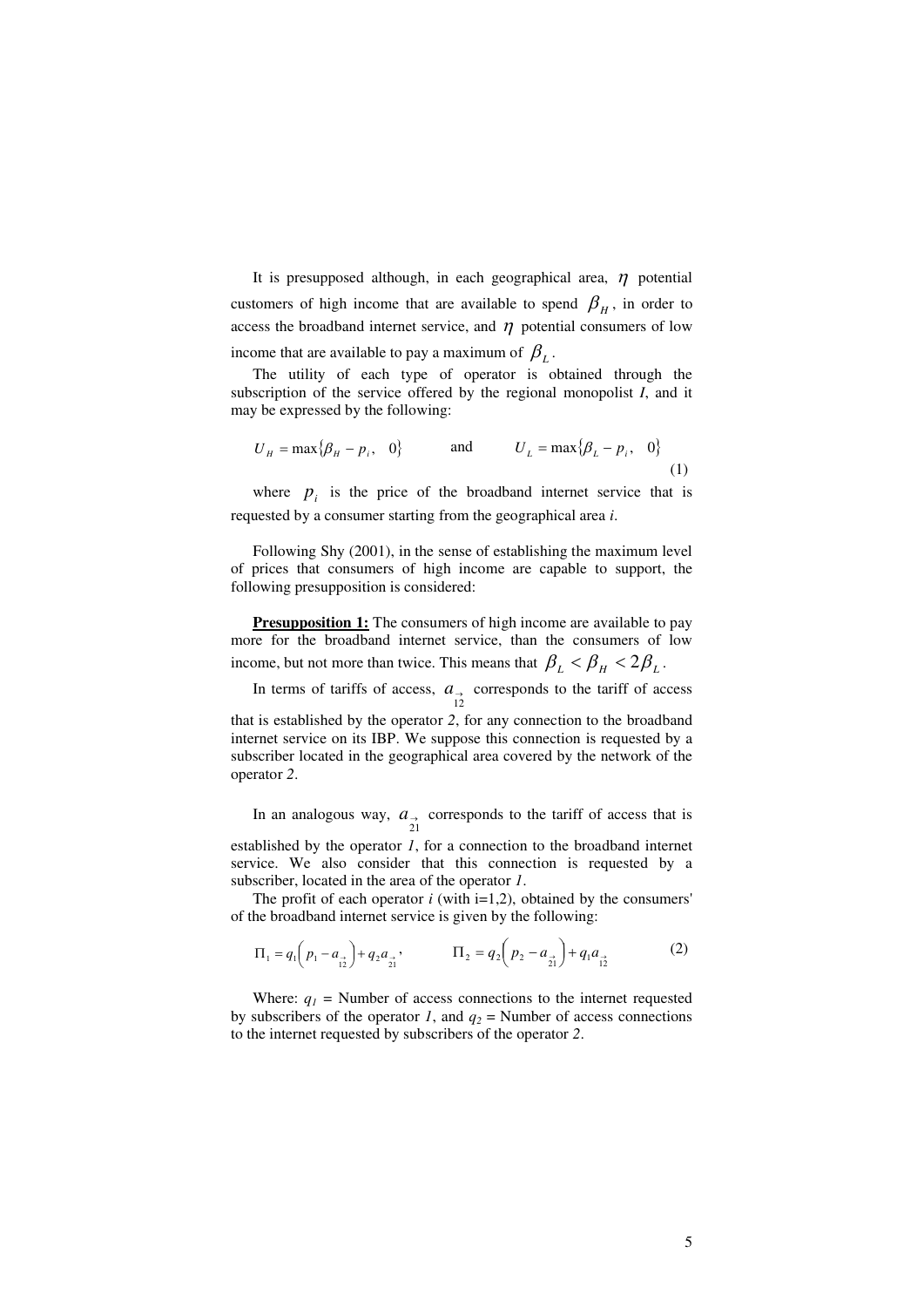Two cable operators interact in a game, which embraces the development of two successive phases:

**Phase 1**: Fixation of the tariffs of access:  $a_{\text{A}}$  and  $a_{\text{B}}$ ;  $a_{\text{C}}$ 

- **Phase 2**: Simultaneous establishment of the prices of the broadband internet services,  $p_1$  and  $p_2$ , taking the tariffs of access as given.

Each operator  $i$  is only affected by the tariff of access that is established by the concurrent cable operator. The utility functions of the consumers (see (1)) imply that:

$$
q_i = \begin{cases} 2\eta, if \ p_i \le \beta_L \\ \eta, if \ \beta_L \le p_i \le \beta_H \\ 0, if \ p_i > \beta_H \end{cases}
$$
 (3)

Taking into consideration the equations presented at (2) and (3), the profit of the operator *i* is given by the following:

$$
\Pi_{i} = \begin{cases} 2\eta \left(\beta_{L} - a_{\frac{1}{ij}}\right) + q_{j}a_{\frac{1}{ji}} \text{ if } p_{i} = \beta_{L} \\ \eta \left(\beta_{H} - a_{\frac{1}{ij}}\right) + q_{j}a_{\frac{1}{ji}} \text{ if } p_{i} = \beta_{H} \\ q_{j}a_{\frac{1}{ji}} \text{ if } p_{i} > \beta_{H} \end{cases} \tag{4}
$$

In the phase  $2$ , each cable operator  $i$  takes the tariffs of access as given, and he chooses the correspondent price of the broadband internet service, in order to assure the profit maximization. The distribution of prices of the broadband internet is represented in the following way:

$$
p_{i} = \begin{cases} \beta_{L}, \text{ if } a_{\frac{1}{ij}} \leq 2\beta_{L} - \beta_{H}; \\ \beta_{H}, \text{ if } 2\beta_{L} - \beta_{H} \leq a_{\frac{1}{ij}} \leq \beta_{H}; \\ a_{\frac{1}{ij}}, \text{ if } a_{\frac{1}{ij}} > \beta_{H} \end{cases}
$$
(5)

The pricing strategies that are expressed through the expressions presented at (5), aim the profit maximization for the cable operator *i*. This fact is justifiable through the direct comparison between the profit levels that are expressed at (4), where it is observed that the establishment of  $p_i = \beta_L$  provides a higher level of profit, than when it is established at

 $\epsilon$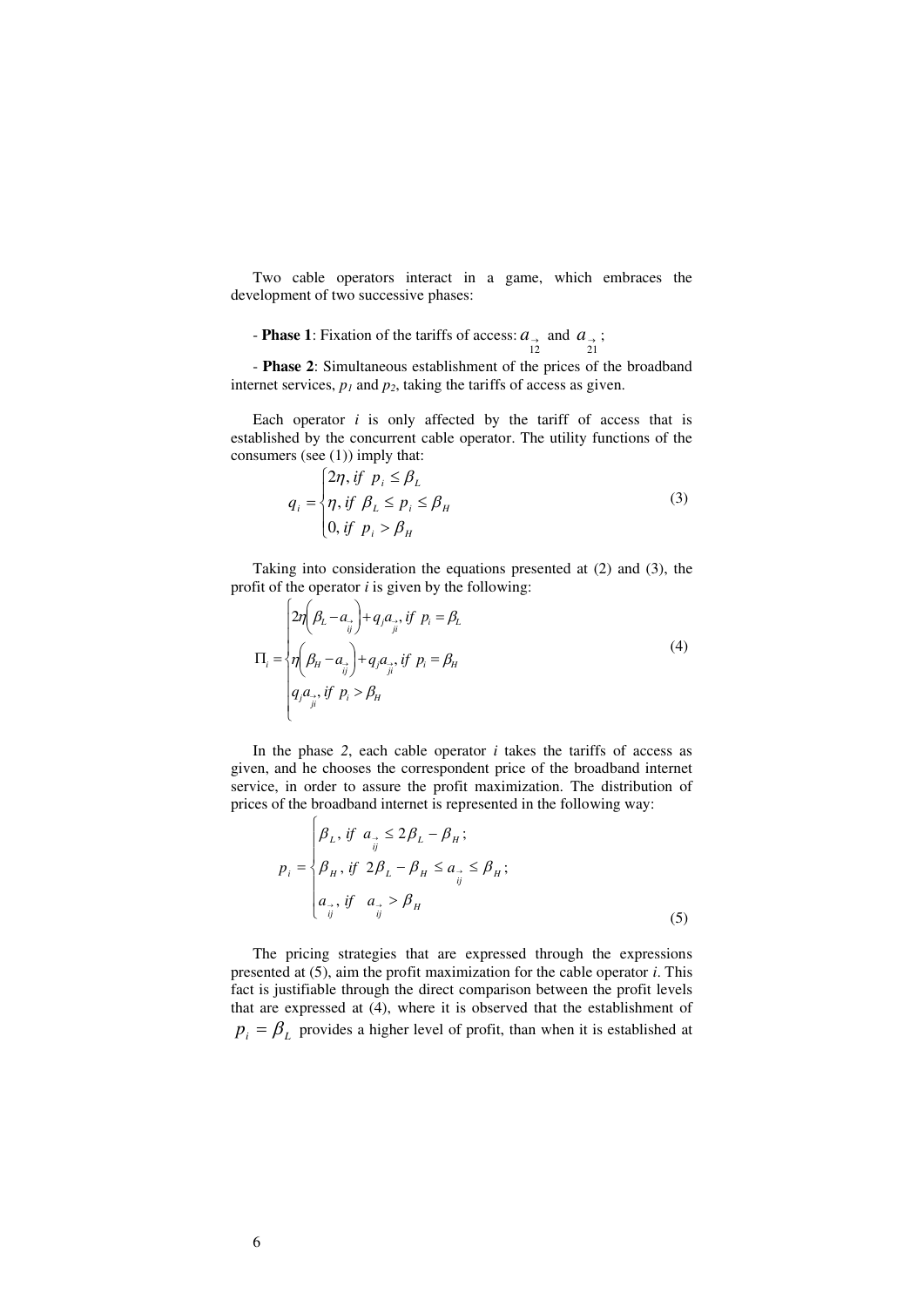the level  $p_i = \beta_H$ , since  $2\eta \left(\beta_L - a_{\frac{1}{ij}}\right) \ge \eta \left(\beta_H - a_{\frac{1}{ij}}\right)$  $\left(\beta_{H}-a_{\overrightarrow{i}}\right)$  $\bigg) \geq \eta \bigg( \beta_H \left(\beta_L-a_{\overrightarrow{i}}\right)$  $2\eta \left(\beta_L - a_{\overrightarrow{i}}\right) \ge \eta \left(\beta_H - a_{\overrightarrow{i}}\right)$ , in the case that  $2\beta_L - \beta_H \ge a_{\frac{\gamma}{ij}}$ .

The profit obtained by the cable operator  $i(\Pi_i)$ , through the tariffs of access that are established by the operator *i*, is equal to:

$$
\Pi_i^{\dagger} = a_{\underset{j}{\rightarrow}} q_j \text{ ; where: } i, j = 1, 2; \text{ and } i \neq j.
$$
 (6)

and by incorporating (3), that profit is expressed in the following way:

$$
\Pi_i = \begin{cases} 2\eta \left(2\beta_L - \beta_H\right) & \text{if } a_{\frac{\gamma}{\mu}} \le 2\beta_L - \beta_H \\ \eta \beta_H & \text{if } 2\beta_L - \beta_H \le a_{\frac{\gamma}{\mu}} \le \beta_H \end{cases} \tag{7}
$$

The operator *i* will choose a low value for the tariff of access,

 $a_{\hat{i}} = 2\beta_L - \beta_H$ , in detriment of a high value for the tariff of access,  $a_{\hat{i}} = \beta_H$ , if  $2\eta(2\beta_L - \beta_H) \ge \eta \beta_H$ , and when  $\beta_H \le (4/3)\beta_L$ .

From the previous, it results the following proposition:

**Proposition 1**: In a equilibrium balance of a perfect sub-game, the tariff of access that is established by the operator *i* over an access to a broadband internet service originated in *j* is given by the following:

$$
a_{\rightarrow} = \begin{cases} 2\beta_L - \beta_H, & \text{if } \beta_H \le (4/3)\beta_L \\ \beta_H, & \text{if } \beta_H > (4/3)\beta_L \end{cases}
$$
(8)

For the determination of the profit of each cable operator, and by using the pricing strategy for tariffs of access enunciated in (8), we substitute the obtained revenue in (4), through the use of the tariffs of access given in (7), and of the equilibrium price given in (5).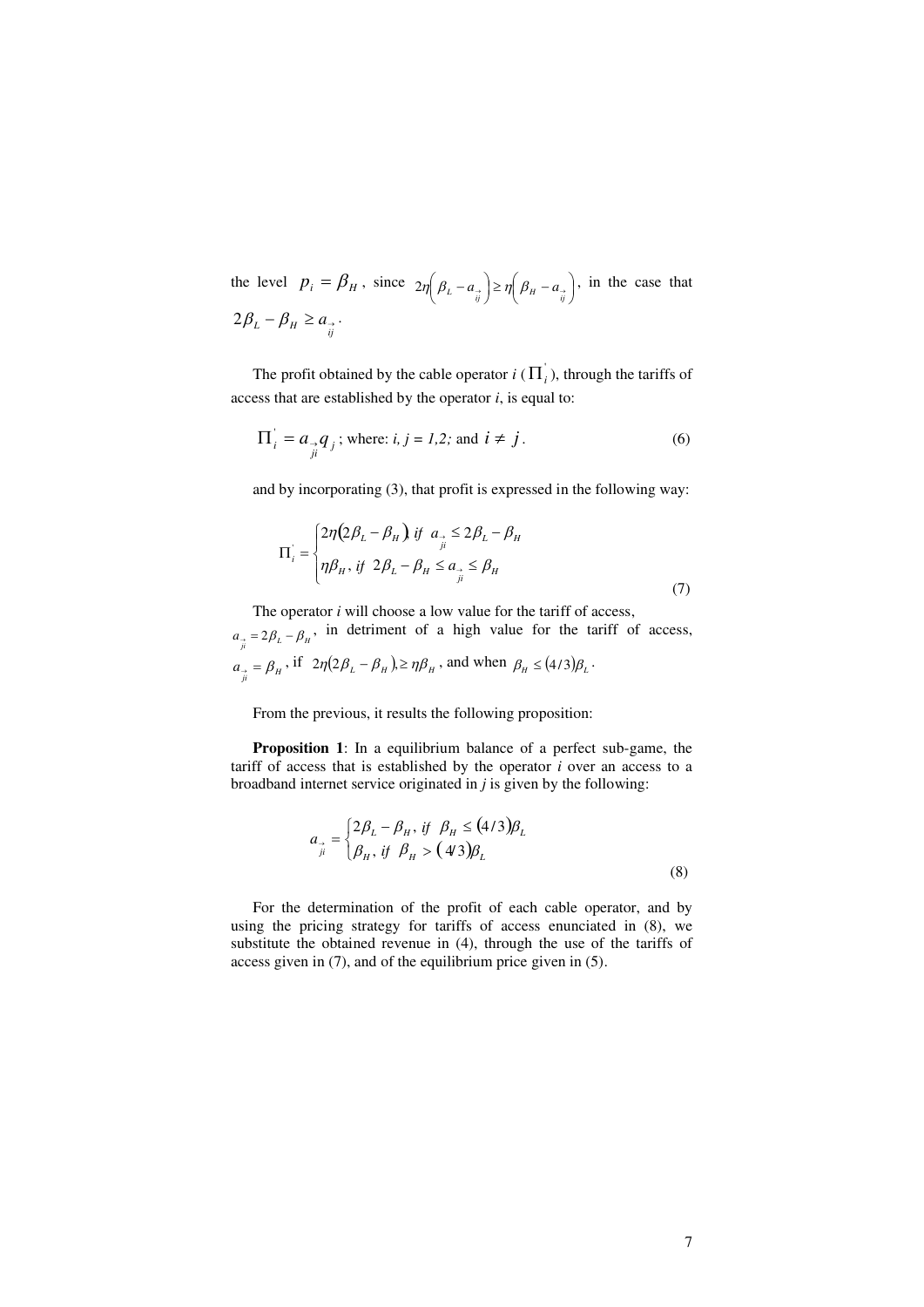From the previous statements the equilibrium level of profit that is obtained by each operator is expressed by the following:

$$
\Pi_{i} = \begin{cases} 2\eta \beta_{L}, & \text{if } \beta_{H} \leq (4/3)\beta_{L} \\ \eta \beta_{H}, & \text{if } \beta_{H} > (4/3)\beta_{L} \end{cases}
$$
(9)

## *3.1.2. Levels of total welfare*

The total welfare is defined through the sum of the utilities that are obtained by the consumers, and of the profit levels obtained by the operators. In formal terms, we have that:

$$
W = 2\eta U_{H} + 2\eta U_{L} + \Pi_{1} + \Pi_{2}
$$
\n(10)

Considering (9) the total welfare is expressed in different forms according to what is enunciated in the following Table:

## TABLE N.º 2

**Total Welfare, by parameter of valorisation**

| <b>Parameters of</b><br>valorisation    | Total Welfare (W)              |
|-----------------------------------------|--------------------------------|
| $\beta_{\rm H} \leq (4/3)\beta_{\rm L}$ | $W = 2\eta(\beta_L + \beta_H)$ |
| $\beta_{\rm H} > (4/3)\beta_{\rm L}$    | $W = 2\eta(\beta_H)$           |

In the previous Table is considered the inexistence of production costs. From this, it results that the tariffs of access are, merely, transfers between the two cable operators. This way, the total welfare should equal the gross utility obtained by the consumers, that is, the utility obtained before processing the prices' reduction.

The presupposition which states that  $\beta_H < 2\beta_L$ , and the results presented in the previous Table, allow the definition of the following proposition: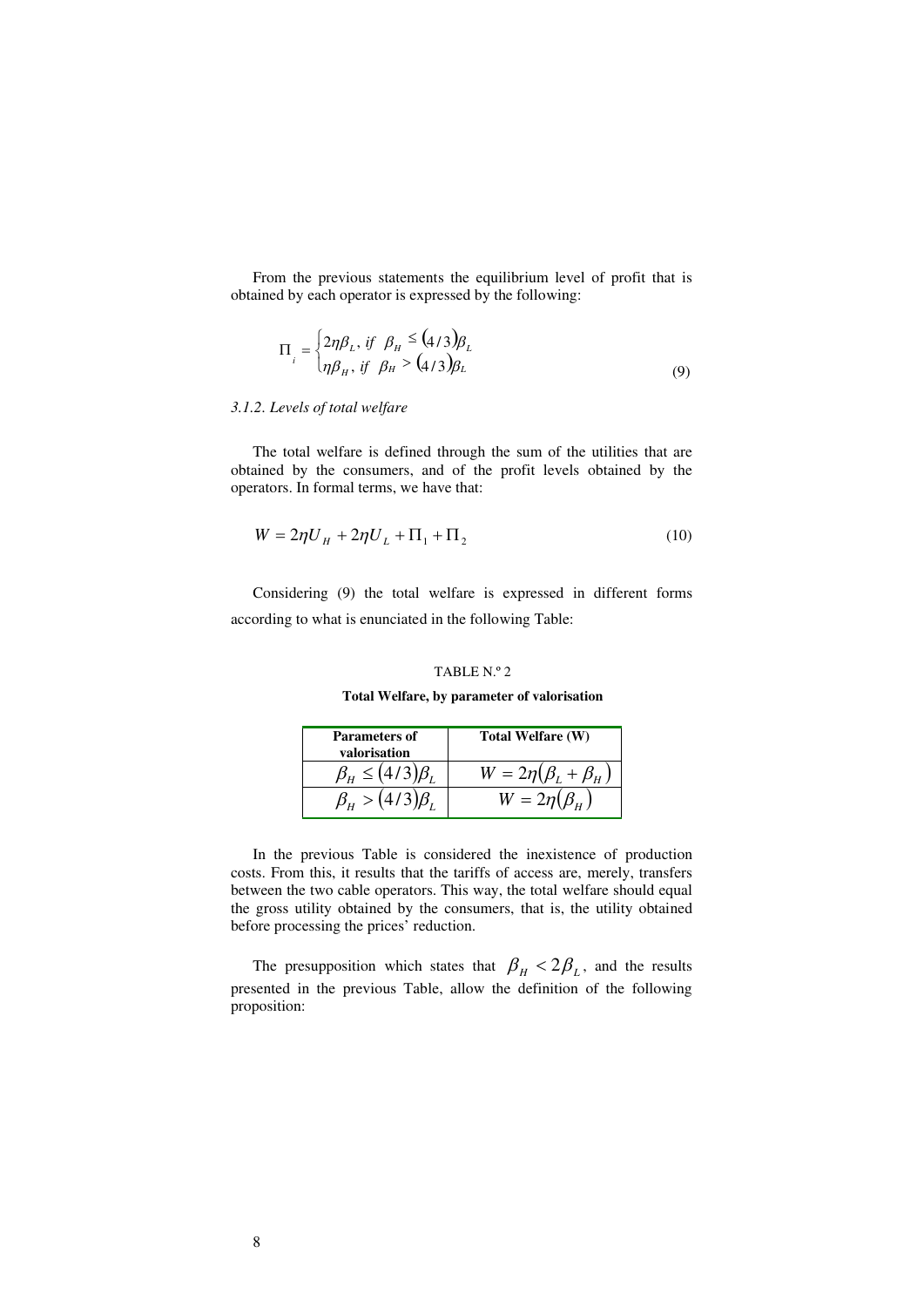**Proposition 2:** The fixation of low tariffs of access, that is,  $a_{\hat{i}} = 2\beta_L - \beta_H$ , allows to obtain a higher level of total welfare, than the establishment of high tariffs of access. In this sense, a market failure is observed, when the parameters of valorisation satisfy the condition  $\beta_H > (4/3)\beta_L$  (that is to say, when there is a high valorisation on the part of the consumers of high income). In this interval, the tariffs of access exceed the levels that are considered socially optimal. Therefore, the optimal regulatory action, in social terms, implies that the regulatory agency imposes a cap for the tariffs of access tariffs, at the level of  $\bar{a} = 2\beta_L - \beta_H$ , because just with this procedure it is guaranteed the access to the broadband internet services, from the part of the subscribers of low income.

The presupposition which considers that  $\beta_{\mu} < 2\beta_{\mu}$  and the results presented in the Table N.º 2 imply that the inclusion of the totality of the consumers provides a higher total welfare. To induce the operators to the fixation of the price  $p_i = \beta_L$ , instead of  $p_i = \beta_H$  (see (5)), it is necessary that the tariffs of access don't exceed the following:  $a_{\hat{i}} = 2\beta_L - \beta_H$ .

On the contrary, when  $\beta_H > (4/3)\beta_L$  (see (8)) this implies that the operators establish high tariffs of access, which are considered non optimal, in social terms, given the economic rationale that was, previously, presented.

## **3.2. Asymmetric Networks**

## *3.2.1. Tariffs of Bidirectional Access*

For modelling a scenario of asymmetric networks, we consider, as starting point, the formalization presented in Carter and Wright (1999, 2003). Firstly, it is considered that a consumer of the broadband internet service will prefer to subscribe the service offered in the network *1* that is owned by the incumbent, in detriment of the network *2*, which is operated by the entrant, since:

$$
v(p_1, S_1, \theta_1, m) > v(p_2, S_2, \theta_2, m) \tag{11}
$$

Where:  $p_i$  is price of the broadband internet service;  $S_i$  is the dimension of the network of operator *i*;  $\theta_i$  are the additional benefits for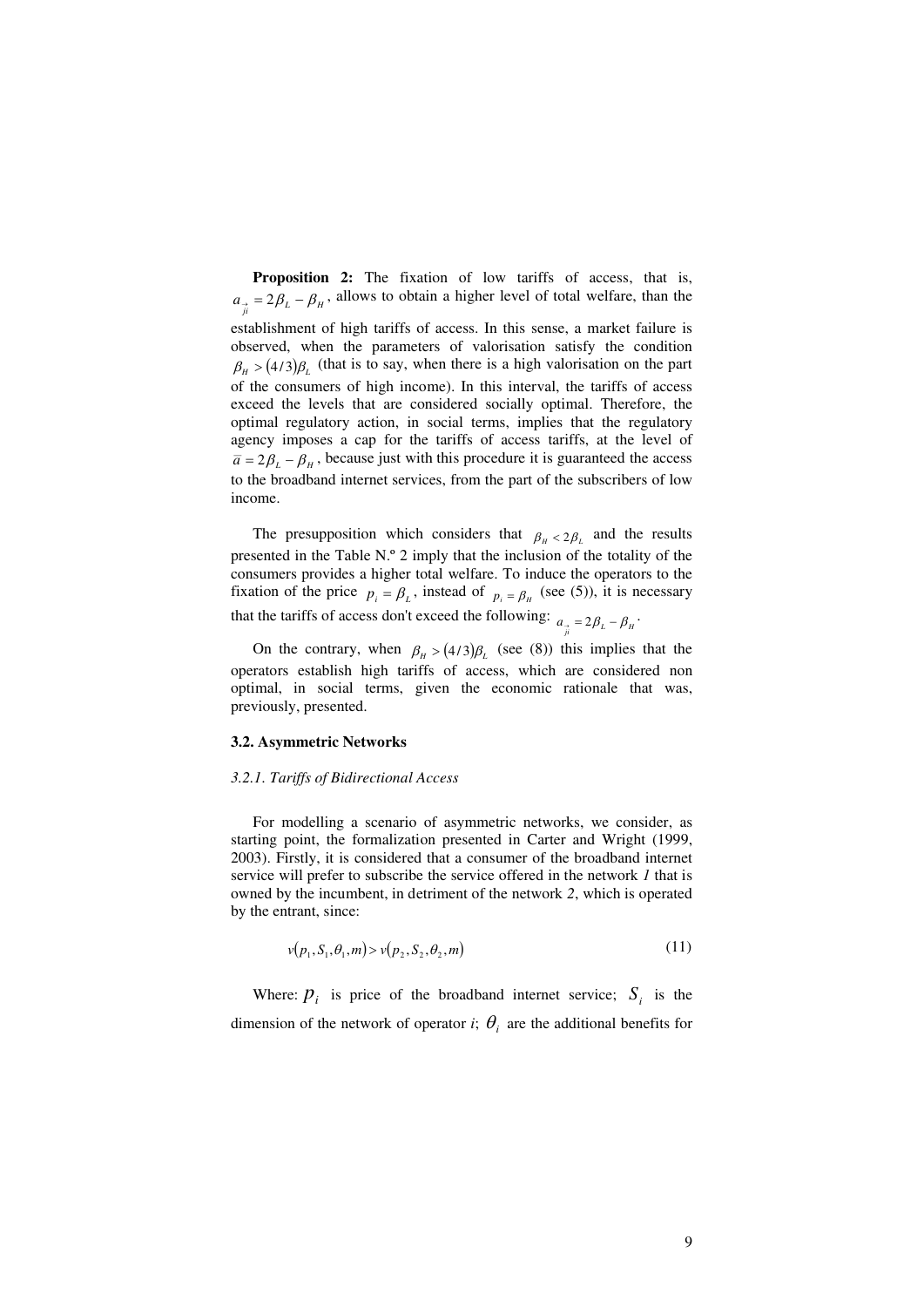belonging to the network *i*; *m* is the net income; and  $i = 1, 2$ , corresponds to the networks of the cable operators.

The exercise of the preference depends on the dimension of the network  $(S_i)$ , of the prices of the internet service  $(p_i)$  and of the differentiating characteristics of the network  $(\theta_i)$ .

For specifying the parameter relative to the horizontal differentiation  $\left(\theta_i\right)$ , a Hotelling formalization is used (Tirole, 1988).

As in the works of Carter and Wright (1999, 2003) and Laffont *et al.*  (1998), it is presupposed that the distinction established between the two cable operators is unidimensional. Therefore, it is considered that, the operators are located in opposite extremes of the unitary interval and that the respective consumers are distributed along that same interval. The benefits for the customer of the type  $x \in [0,1]$ , for belonging to the network *2*, they are proportional to *x* and may be expressed in the following way:

$$
\theta_2(x) = \alpha x \tag{12}
$$

Where:  $\alpha$  = Degree of importance of the competition not originated through the price.

In the case  $\alpha = 0$ , the differential of prices assumes a special importance and the operator that establishes lower prices, it will win all the market.

This way, the operator intends to increase progressively  $\alpha$  in the sense of establishing a higher price than the rival operator without facing the risk of getting a reduction on its market share.

In the present formalization, in order to allow the existence of asymmetry between the networks, is added one extra factor  $\beta$  that measures the benefits for belonging to the network *1* in a such way that:

$$
\theta_1(x) = \alpha(1-x) + \alpha\beta \tag{13}
$$

The parameter  $\beta$  results from the accumulated preferences of the consumers, which, for its turn, are originated from the long term advertising (Nerlove and Arrow, 1962).

This parameter represents the loyalty of the consumers and it results from the allocation of the goodwill advertising that contributes to the edification of entry barriers, and to the increase of the limit-price (Boyer, 1974).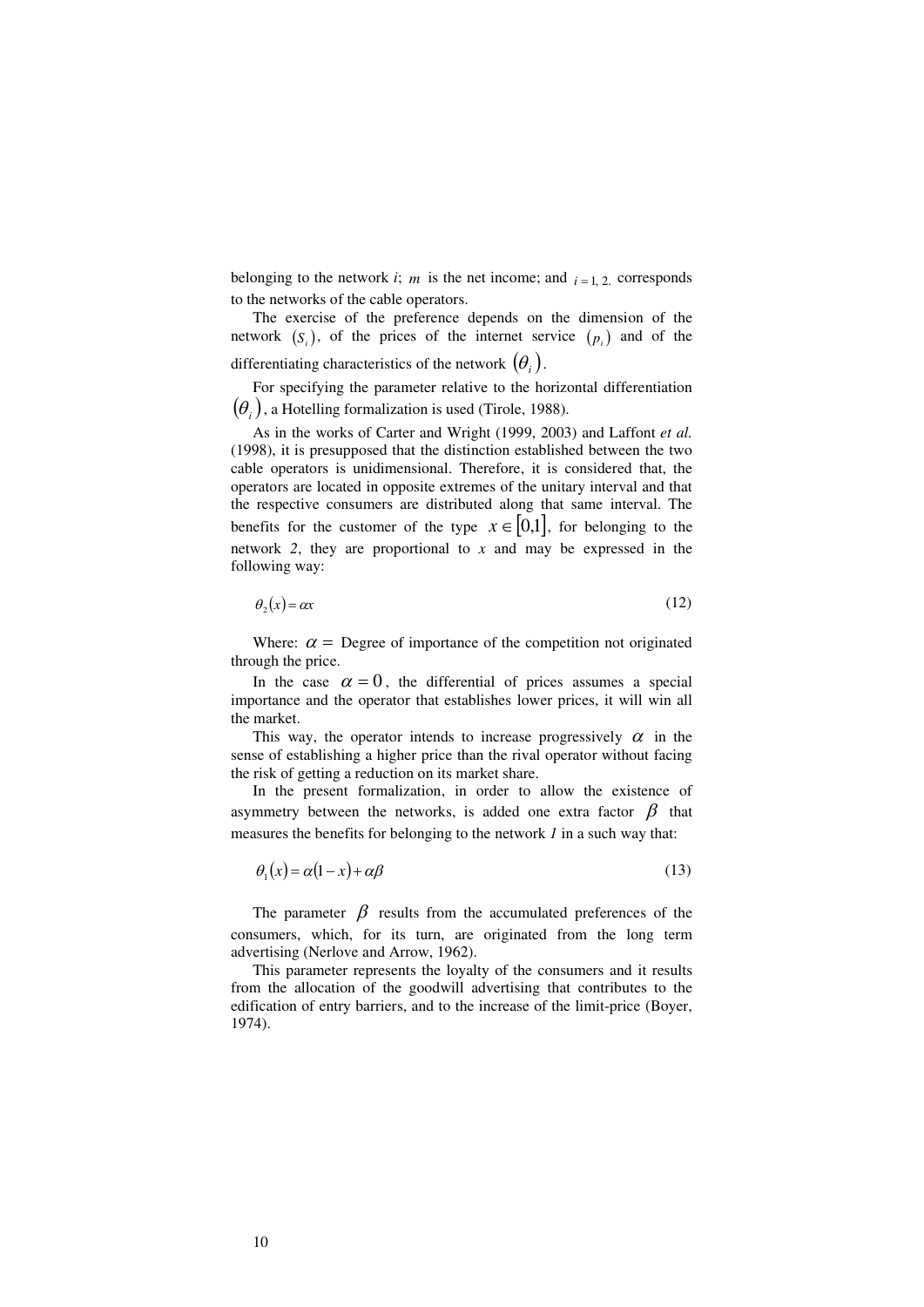In this context, it is considered a simple formalization, where the demand for the broadband internet service is dependent of the stock of accumulated goodwill, which is affected according to the levels of investment in advertising along the phases of the life cycle of the enterprise (Osório and Leitão, 2001).

For simplifying the current analysis, and since we consider that the spatial distribution of the operators is unidimensional, we derive the following presupposition:

**Presupposition 2**: The degree of asymmetry degree between the networks  $(\beta)$  assumes values between 0 and 1. If  $\beta = 0$ , then the networks are symmetric. For its turn, if  $\beta = 1$ , with identical prices, then we admit that the consumers of the type  $x = 1$  will prefer to subscribe the broadband internet service that is offered in the network *1*.

For a consumer of the type  $\overline{x}$  it will be indifferent to opt among the two networks in the case of verifying the following:

$$
v(p_1, S_1, \beta, \overline{x}, m) = v(p_2, S_2, \beta, \overline{x}, m)
$$
\n(14)

For example, in the simplest case, when  $x$  is distributed, uniformly, in [0, 1], the market share of the network *1* (*S<sub>1</sub>*) is given by  $S_1 = \overline{x}$ . The additional specification depends of the fact of being possible, or not, to provide mechanisms of interconnection between the two networks.

#### *3.2.2. Interconnection with asymmetry*

By assuming a uniform distribution of  $x$ , the market share of the network is equal to:

$$
S(p_1, p_2) = \begin{cases} 0, & \text{if } \bar{x} < 0 \\ 1, & \text{if } \bar{x} > 1 \\ \bar{x}, & \text{in the contrary case.} \end{cases}
$$
 (15)

Solving (14) in order to  $\bar{x}$ , the following is obtained:

$$
v(p_1, S_1, \beta, \overline{x}, m) = v(p_2, S_2, \beta, \overline{x}, m) \Leftrightarrow \n\Leftrightarrow \overline{x} = (1/2) + (\beta/2) + (\varphi(p_1) - \varphi(p_2))/(2\alpha)
$$
\n(16)

From the analysis of the result obtained in (16) it is straightforward that: (i) If the degree of asymmetry between the networks (expressed by the goodwill intensity) is equal to  $\theta$  (that is, if  $\beta = 0$ ), and if the networks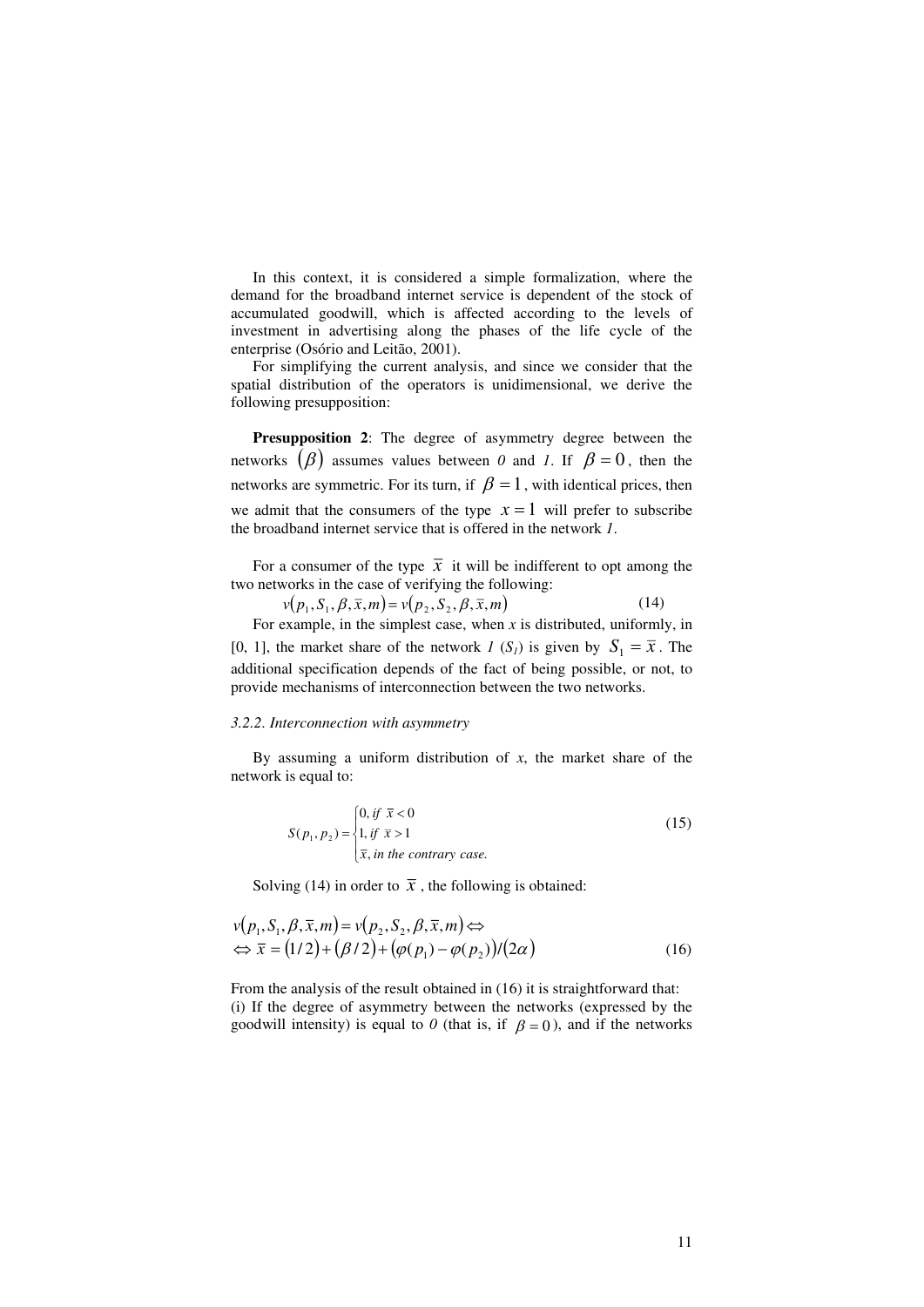establish identical prices ( $p_1 = p_2$ ), then each network will reach, exactly, half of the market, that is,  $\bar{x} = (1/2)$ ;

(ii) If the degree of asymmetry expresses an effective loyalty in relation to a certain brand (that is, if  $\beta > 0$ ), that is, a more inelastic final demand, then the network *1* (the incumbent one) will reach a market share bigger than 50%;

(iii) If the degree of importance of the competition not originated through the price  $(\alpha)$  assume extreme values that tend to  $\infty$ , then the network *1* will obtain a market share bigger than 50%, which is expressed by:  $\bar{x} = (1/2) + (\beta/2)$  (with  $\beta > 0$ ).

## *3.2.3. Levels of Total Welfare*

In the determination of the total profits, the following presuppositions are considered:

**Presupposition 3**: Given the valorisation attributed by the consumers to the accumulated brand image by the incumbent, and the importance of the competition not originated through the price, the network *1* reaches a market share that is equal to:  $\bar{x} = (1/2) + (\beta/2)$ .

**Presupposition 4:** Considering a scenario that contemplates the celebration of an interconnection agreement with the fixation of reciprocal tariffs of interconnection:  $a_{\alpha} = a_{\beta} = 2\beta_L - \beta_H$ , the valorisation attributed to the incumbent network *1* allows to setting a higher price  $(p_1 = \beta_H)$ . For its turn, the entrant network opts to establish a lower price  $(p_2 = \beta_L)$ , in order to increase its market share.

In the situation of asymmetric networks, the profit function of the network *1* is now expressed by the following:

$$
\Pi_1 = q_1 \left( p_1 - a_{\underset{12}{\cdot}} \right) + q_2 a_{\underset{21}{\cdot}} \Leftrightarrow \Pi_1 = 2\lambda \left( \beta_H - \beta_L \right) + \left( 1 - \lambda \right) \left( 2\beta_L - \beta_H \right)
$$
\nwhere:

\n
$$
\lambda = \eta + \left( \beta / 2 \right).
$$
\n(17)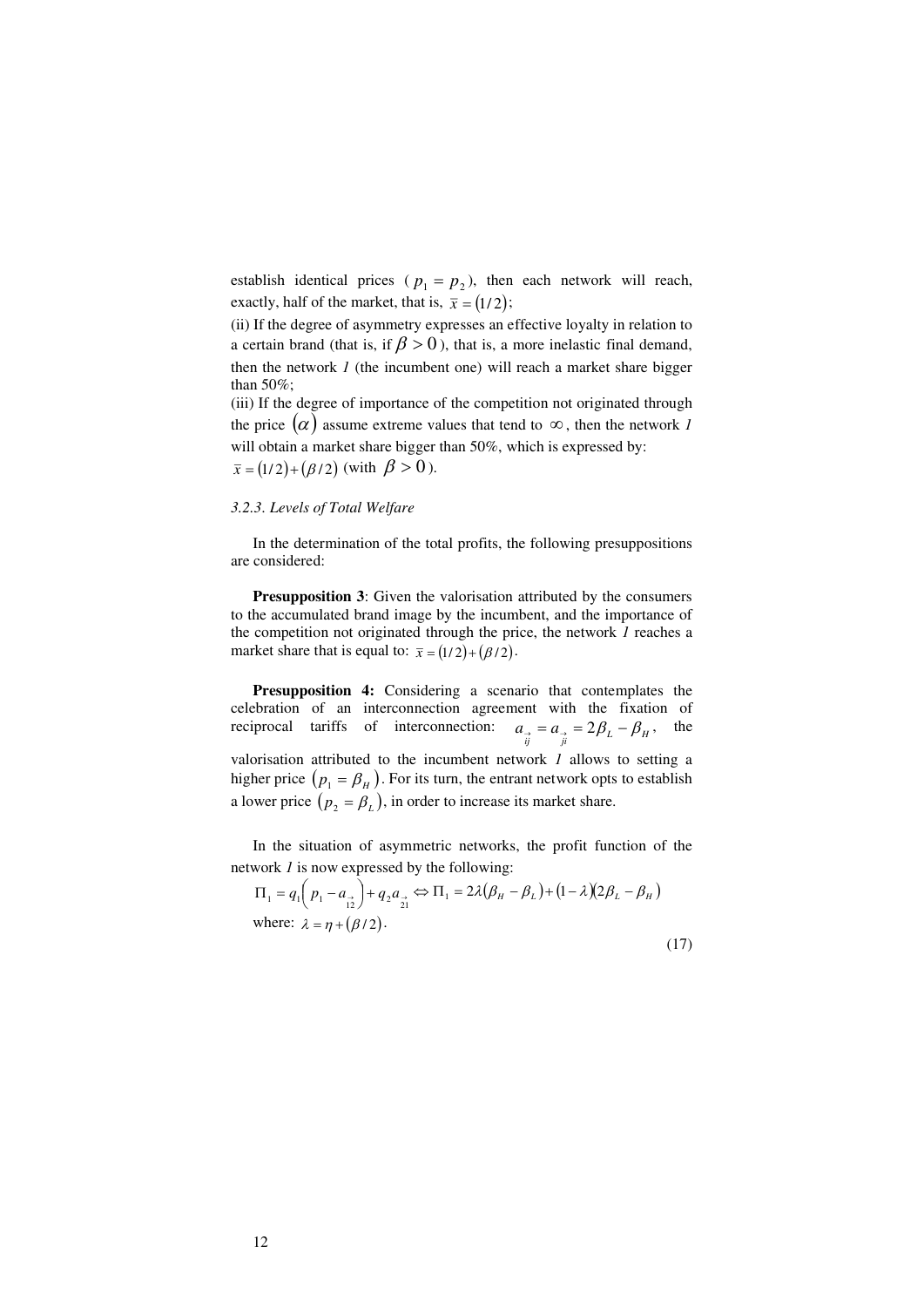In the same situation, the profit function of the network *2* corresponds to the following:

$$
\Pi_2 = q_2 \left( p_2 - a_{\frac{2}{21}} \right) + q_1 a_{\frac{2}{12}} \Leftrightarrow \Pi_2 = (1 - \lambda)(\beta_H - \beta_L) + \lambda(2\beta_L - \beta_H)
$$
  
Where:  $\lambda = \eta + (\beta/2)$ . (18)

The sum of the total profits of the operators is equal to:  
\n
$$
\Pi_1 + \Pi_2 = \lambda (\beta_H - \beta_L) + \beta_L
$$
\n(19)

and the total welfare (W) is expressed by the following:

$$
W = 2\eta U_H + 2\eta U_L + \Pi_1 + \Pi_2 \Leftrightarrow W = (2\eta + \lambda)(\beta_H - \beta_L) + \beta_L
$$
\n(20)

Comparing with the benchmark result for symmetric networks that was, previously, presented in Table N.<sup>o</sup> 2, when  $\beta_H \leq (4/3)\beta_L$ , the following Lemma may be derived:

**Lemma 1**: With the inclusion of a degree of asymmetry in the demand, through the product differentiation originated by the accumulated stock of goodwill owned by the incumbent, the total welfare is dependent of the valorisation attributed by the consumers (expressed by  $\lambda$ ), and of the disposition to pay, from the part of the consumers of high income  $(\beta_H)$ . Taking into consideration that  $\lambda = \eta + \beta/2$ , the bigger the weight of the accumulated preferences of the consumers, for belonging to the incumbent network 1, the bigger will be the disposition to pay, from the part of the consumers of high income and, by consequence, the bigger will be the total welfare.

## *3.3. Scenarios*

## *3.3.1. Scenario 1: Collusion*

Considering now a scenario of asymmetric networks where the operators, in the celebration of the interconnection agreement, decide to collude. This way, we consider the following:

**Presupposition 5**: In the fixation of reciprocal interconnection tariffs:  $a_{\vec{i}} = a_{\vec{j}} = \beta_H$ , the incumbent network *1* establishes a higher price  $(p_1 = \beta_H)$ , given the high valorisation attributed to its broadband internet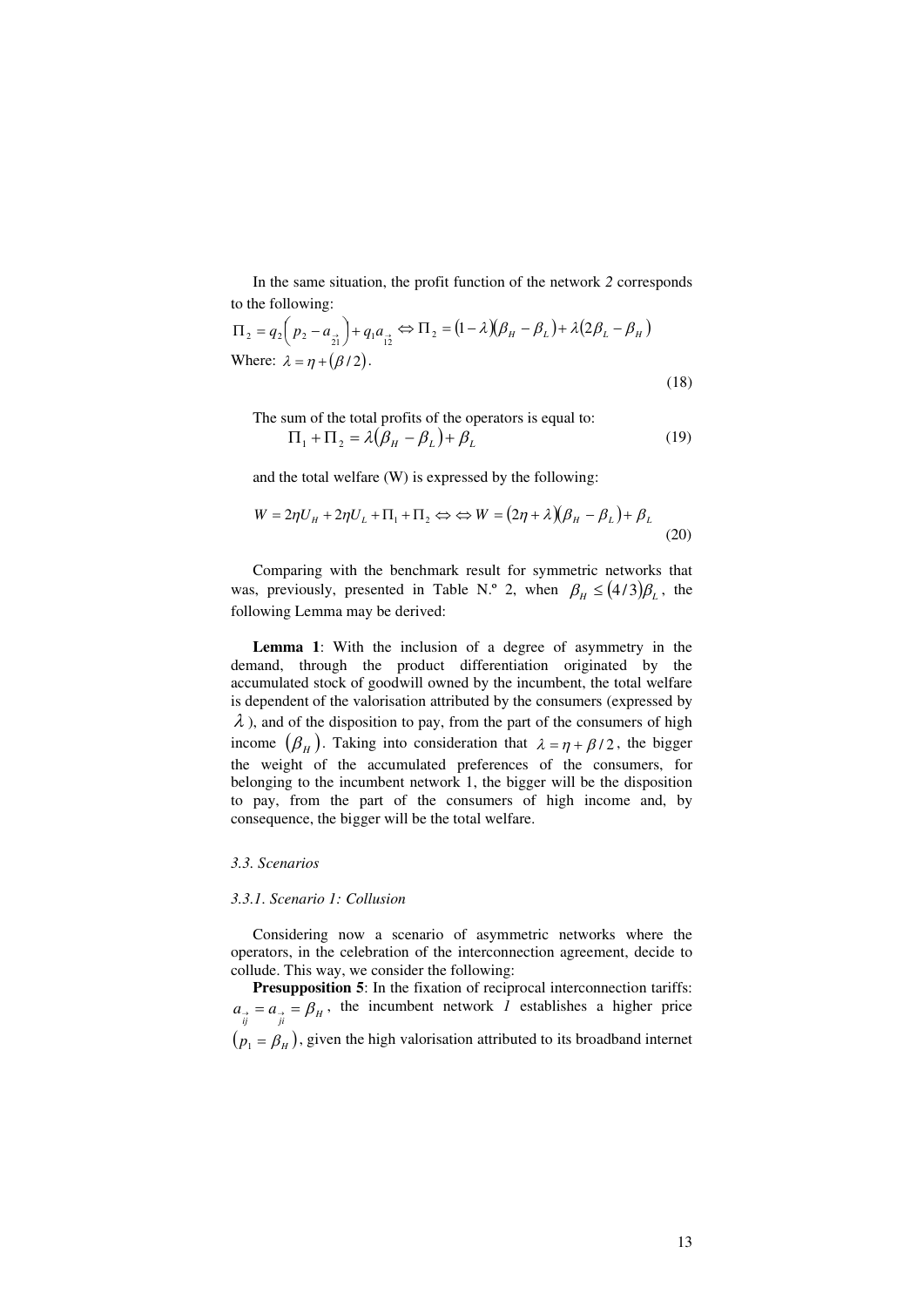service. For its turn, the entrant network *2* establishes a lower price  $(p_2 = \beta_L)$ , given its reduced accumulated stock of goodwill.

In the collusive scenario, the profit function of the network *1* is given by the following:

$$
\Pi_1 = (\eta + \beta/2)(\beta_H - \beta_H) + (1 - \eta - \beta/2)(\beta_H) \Leftrightarrow \Pi_1 = (1 - \lambda)(\beta_H)
$$
  
Where:  $\lambda = \eta + (\beta/2)$ . (21)

The profit function of the network *2* is given by the following:  $\Pi_2 = (1 - \eta - \beta/2)(\beta_H - \beta_H) + (\eta + \beta/2)(\beta_H) \Leftrightarrow \Pi_2 = \lambda(\beta_H)$ Where:  $\lambda = n + (\beta/2)$ .

(22)

The sum of the total profits obtained by the operators is the following:  $\Pi_1 + \Pi_2 = \beta_H$ (23)

and the total welfare comes equal to:

$$
W = 2\eta U_H + 2\eta U_L + \Pi_1 + \Pi_2 \Leftrightarrow W = \beta_H \tag{24}
$$

Comparing with the result obtained in (20), in the collusive scenario, we consider the following:

**Lemma 2**: The fixation of higher tariffs of access  $\begin{pmatrix} a_{\vec{i}} = a_{\vec{j}} = \beta_H \end{pmatrix}$  $\left(a_{\overrightarrow{i}}=a_{\overrightarrow{j}}=\beta_{H}\right)$  $\left(a_{\alpha}^{\prime} = a_{\alpha}^{\prime} = \beta_H\right)$ harms the total welfare. Furthermore, it makes the total welfare completely dependent of the disposition to pay of the consumers of high income, which results in a non-socially desirable situation of total exclusion of the consumers with low income, in what concerns the access to broadband internet.

## *3.3.2. Scenario 2: Regulated Market*

The arguments previously presented make necessary to design a scenario of regulated market, with the aim of disseminate the access to broadband internet services, trough the cable network. This is also a good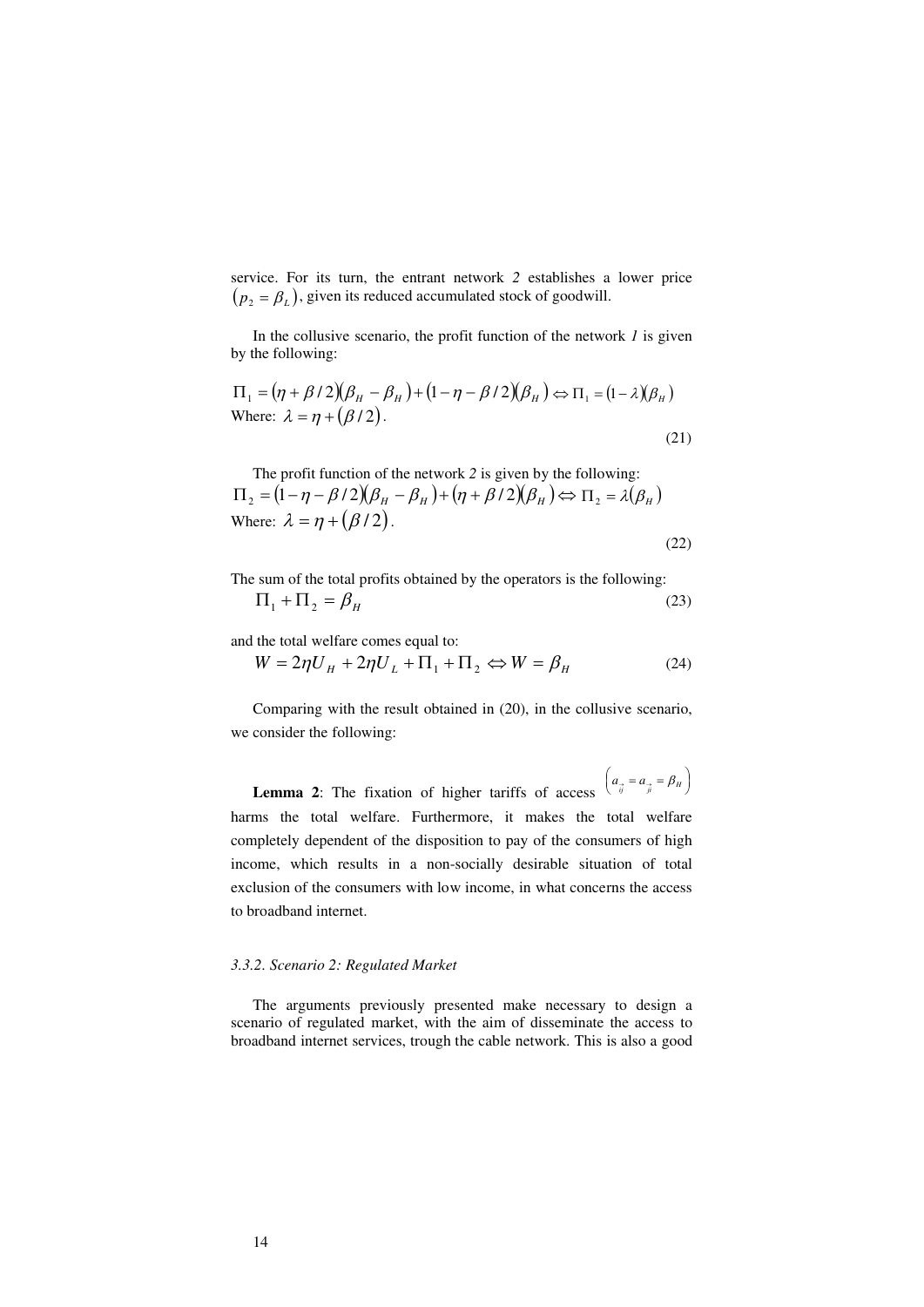example of a possible expansion of the ambit of the denominated universal service of telecommunications. For this effect, it is considered the following presupposition:

**Presupposition 6**: The regulatory agency imposes that the tariffs of interconnection don't exceed the level expressed by: interconnection don't exceed the level expressed by:  $a_{\alpha} = a_{\beta} = 2\beta_L - \beta_H$ ; and that the prices of the broadband internet service are equal, that is:  $p_1 = p_2 = \beta_L$ . This aims to increase the

dissemination of broadband internet service, from the part of all types of consumers (that is, low and high income).

In the situation of regulated market, the profit function of the network *1* is expressed by the following:

$$
\Pi_1 = \lambda (\beta_H - \beta_L) + (1 - \lambda)(2\beta_L - \beta_H)
$$
  
Where:  $\lambda = \eta + (\beta/2)$ . (25)

In the same situation, the profit function of the network *2* is given by:  $\Pi_2 = (1 - \lambda)(\beta_H - \beta_L) + \lambda(2\beta_L - \beta_H)$ (26)

Now, the sum of the total profits is given by the following:  
\n
$$
\Pi_1 + \Pi_2 = \beta_L
$$
\n(27)

and the total welfare is expressed by:  
\n
$$
W = 2\eta \left(\beta_H - \beta_L\right) + \beta_L
$$
\n(28)

In a scenario of asymmetric networks, and comparing with the level of total welfare, obtained at (20), we are able to state that the regulatory<br>action should establish caps for the tariffs of action should establish caps for the tariffs of interconnection $\left(a_{\frac{3}{i j}} = a_{\frac{3}{j i}} = 2\beta_L - \beta_H\right)$  $\left(a_{\vec{i}} = a_{\vec{j}} = 2\beta_L - \beta_H\right)$  $\left(a_{\frac{1}{i}i} = a_{\frac{1}{i}i} = 2\beta_L - \beta_H\right)$ , since this procedure guarantees

the maximization of the total welfare.

In what concerns to the regulation of prices, and incorporating the Presupposition 3, which expresses the asymmetry induced on demand through the accumulated stock of goodwill, we stress the fact that the regulatory agency should let the market to operate, in a free way.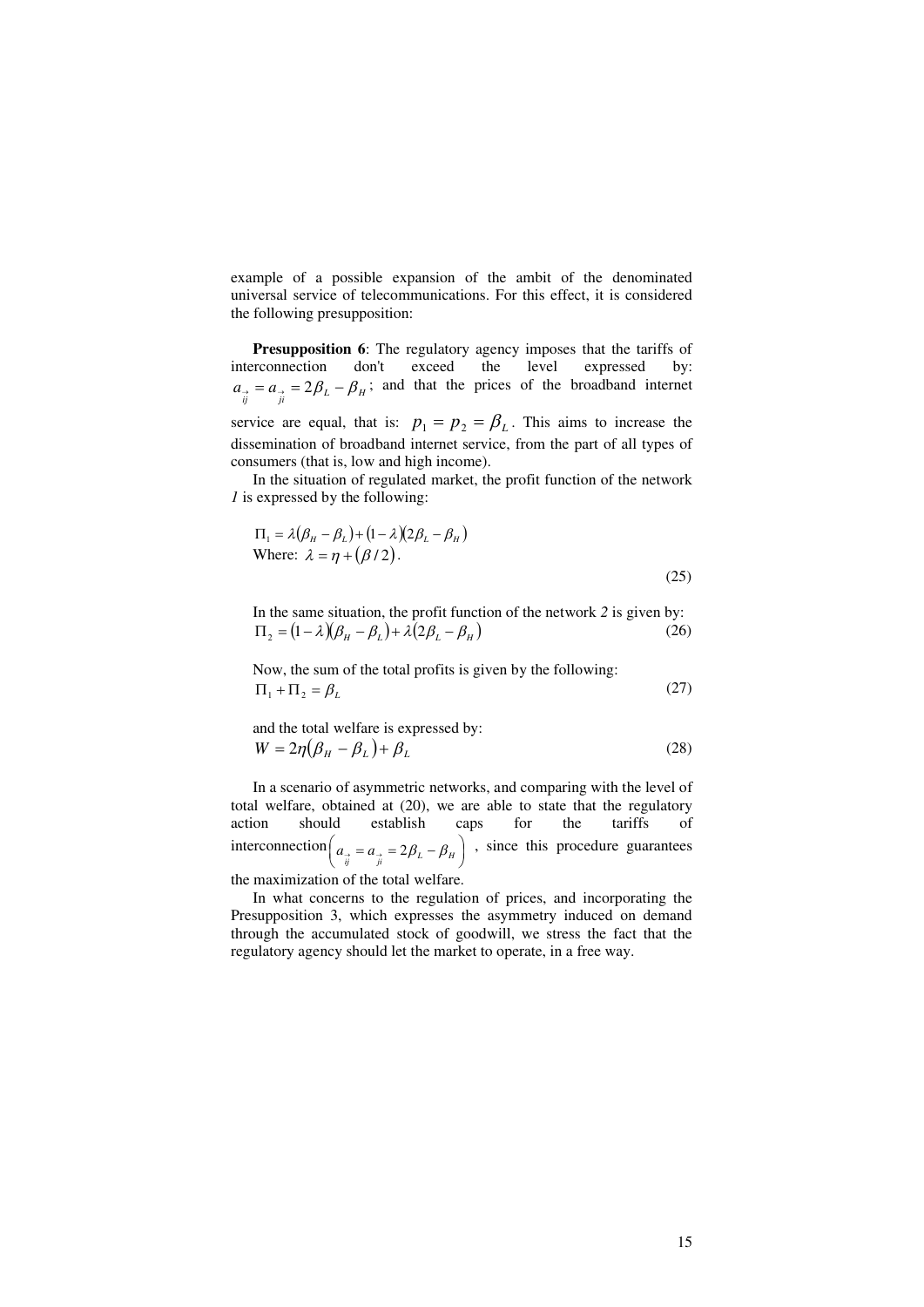## 4. CONCLUSIONS

The inclusion of a distortion factor on the demand for services provided by the incumbent operator, through the incorporation of the effect associated with the goodwill intensity, results in a larger total welfare (see (20)). Nevertheless, this is conditioned by the valorisation attributed by the consumers, as well as, by the weight of the preferences revealed by the subscribers, of high income, in what concerns the incumbent network. These preferences are originated through the goodwill, which contributes to a largest disposition to pay for the services, from the part of the consumers. The incumbent develops mechanisms of horizontal differentiation, in order to relax the competition through the price, and to reach a bigger market share.

The regulation should promote the celebration of interconnection agreements, by establishing caps for the tariffs of interconnection, and by avoiding potential situations of collusion, in order to eliminate the possible exploitation of joint monopoly power, from the part of vertically integrated firms. As regards to the fixation of prices of access to the broadband internet service, through cable network, the market should be adjusted, in a free way. This will assure, on the one hand, the inclusion of the subscribers of high income, and on the other hand, the maximization of the total welfare. In this sense, it is fundamental to revitalize the philosophies of pro-competitive regulatory actions, in order to assure the interconnection between the networks, and to expand the ambit of the universal service of telecommunications, through the addition of a strategic item for the economic growth of the nations, that is, the universal access to the broadband internet services.

#### BIBLIOGRAPHY

ARMSTRONG (M.), 1998, « Network Interconnection in Telecommunications », *The Economic Journal*, 108, May, pp. 545-564.

ARMSTRONG (M.), 2002, « The Theory of Access Pricing and Interconnection», In M. Cave, S. Majumdar, I. Vogelsang (eds), *Handbook of Telecommunications Economics*, Volume 1, North Holland, Amsterdam, pp. 295 – 384.

BOYER (K.), 1974, « Informative and Goodwill Advertising », *Review of Economics and Statistics*, November, 56 (4), pp. 541 – 548.

CARTER (M.), WRIGHT (J.), 1994, « Symbiotic production: the case of telecommunications pricing », *Review of Industrial Organization*, 9, pp. 365-378.

CARTER (M.), WRIGHT (J.), 1999, « Network Interconnection », *The Economic Journal*, 108, pp. 545-564.